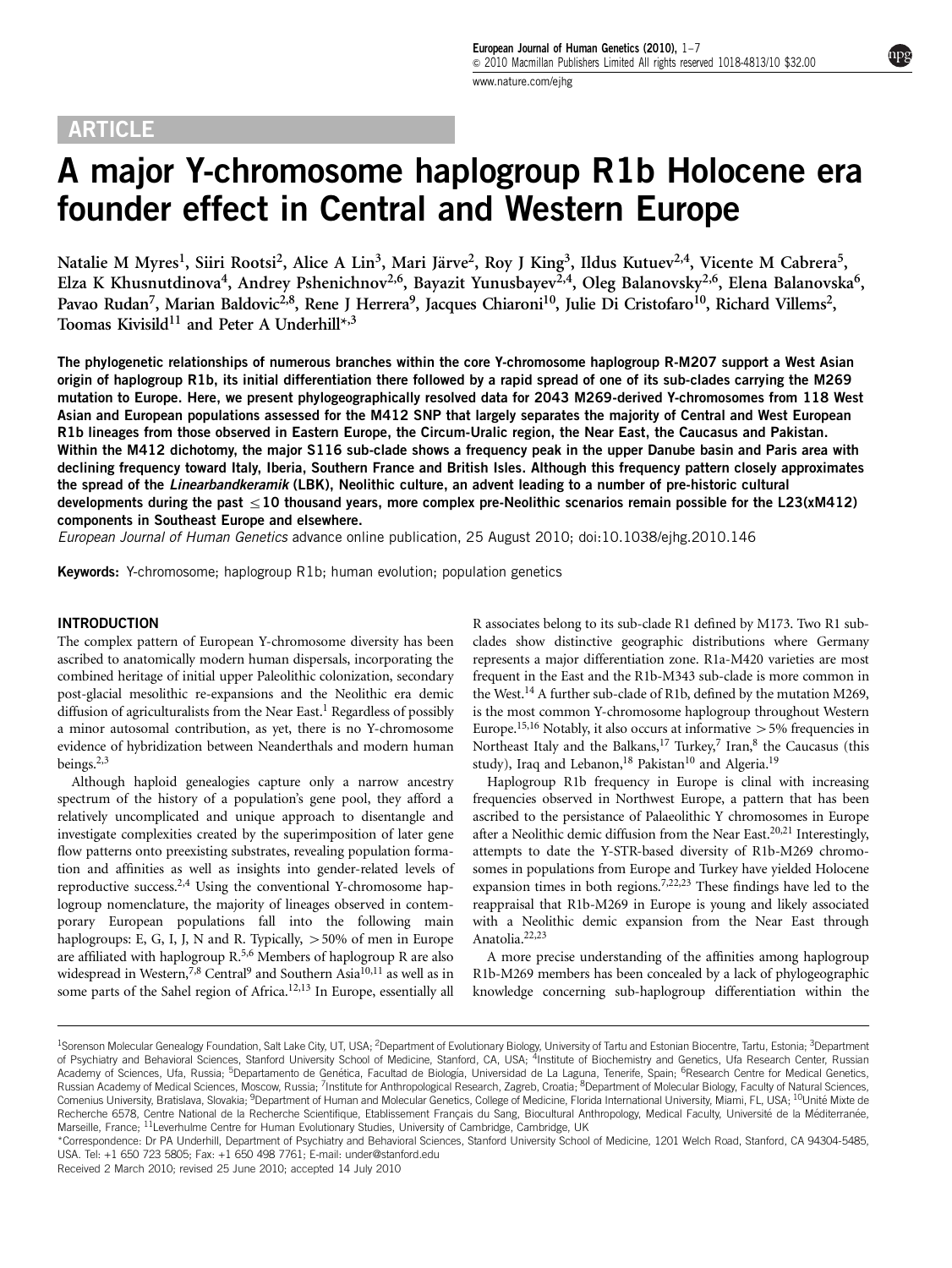Y-chromosome haplogroup R1b founders NM Myres et al

seemingly homogeneous R1b-M269 landscape. It is only recently that progress regarding the fractionation of additional informative  $(55\%$  in more than one population) phylogenetic sub-haplogroups has occurred.<sup>24,25</sup> This progress has been made possible mainly because of large-scale re-sequencing efforts and the deployment of parallel genotyping array technology for hundreds of Y-chromosomespecific SNPs.<sup>26,27</sup> Here, we evaluate the geographic distribution of prevalent sub-clades of Y-chromosome haplogroup R1b in Europe, the Circum-Uralic region and the Caucasus.

#### MATERIALS AND METHODS

All samples studied were obtained using locally approved informed consent protocols. A total of 2193 samples within the R-M343 component were genotyped in a hierarchical manner for the following SNP markers: M412, M415, M478, M520, M529, L11, L23 and S116 (Supplementary Table S1). In addition, markers  $M420^{13}$  and  $V88^{28}$  were genotyped according to the previously published protocols, as well as the following seven previously published markers in haplogroup R1b: P297, M73, M269, U106, U198, U152 and M222[.29](#page-6-0) The M479 SNP (specifications given in Supplementary Table S1) was typed in R-M207(xM173) samples.

Although not genotyped in the population data, representative M18-, M65-, M126-, M153-, M160-, M167 [AKA Sry2627]-, M415- and M520-derived samples were evaluated to determine the phylogenetic relationships of these markers. Following PCR amplification, SNP genotyping was accomplished by either denaturing high performance liquid chromatography (DHPLC), RFLP analysis, Taqman (Life Technologies Corp., Carlsbad, CA, USA) assay or direct-sequencing methodology. Although the phylogeny is under constant revision, the International Society of Genetic Genealogy Haplotype 2010 Tree provides a catalog of current refinements [\(http://www.isogg.org/tree/\)](http://www.isogg.org/tree/) that were followed in this study.

The ages of various haplogroups in populations were estimated using the methodology described by Zhivotovsky et al,<sup>[30](#page-6-0)</sup> modified according to Sengupta *et al*,<sup>[10](#page-6-0)</sup> using the evolutionary effective mutation rate of  $6.9 \times 10^{-4}$  per 25 years. The accuracy and appropriateness of this mutation rate has been independently confirmed in several deep-rooted pedigrees of the Hutterites.<sup>31</sup> Important caveats to consider include the fact that coalescent times (Td) is sensitive to authentic rare outlier alleles and that multiple founders during population formation will inflate the age estimate of the event.

Coalescent times based on DYS19, DYS388, DYS389I, DYS389II, DYS390, DYS391, DYS392, DYS393, DYS439, DYS461 (TAGA counts) and median haplotypes of specific R1b sub-haplogroups by population are given in Supplementary Table S2. STR haplotype data are given in Supplementary Table S3. Although the DYS390 STR locus was typed in representative members of all haplogroup R chromosomes studied, the 19 repeat allele was observed only in a subset of R1b-M73-derived chromosomes. A 10-locus network analysis of 27 M73-derived chromosomes (results not shown) revealed a distinctive subcluster suggestive of recent common ancestry. As outlier alleles inflate Td estimates, we present separate Td estimates (Supplementary Table S2) that pivot about the 19 repeat allele. Freeware POPSTR program [\(http://harpending.](http://harpending.humanevo.utah.edu/popstr/) [humanevo.utah.edu/popstr/\)](http://harpending.humanevo.utah.edu/popstr/) was used to conduct principal component analyses based on haplogroup frequencies. The Moran's I coefficient for the spatial autocorrelation analysis was calculated using the PASSAGE software v.1.1 with binary weight matrix, nine distance classes and random distribution assumption. All of the four correlograms (S116, M529, U106, U152) were significant  $(P<0.05)$ , and the Moran's I values for each distance class were denoted according to significance/non-significance. Correlation analysis of coalescent times (Td) with great circle distances in radians was conducted using the SPSS PC package to compare the geographic spread of coalescent times for the S116-related haplogroup component from Paris and Munich and the U106 sub-clade from Warsaw.

### RESULTS

The phylogenetic relationships of rs9786140 [M412], rs9786194 [M415], rs17842518, and rs17250114 SNPs<sup>[26](#page-6-0)</sup> were initially investigated using DHPLC in a geographically diverse set of 30 haplogroup R samples. During this process, two new markers [M478, M479] were

detected in the flanking regions of rs17842518 and rs17250114, respectively, and confirmed by direct sequencing. In addition, markers L11, L23, S116, M520 and M529 were evaluated in our data set based on unsolicited insights from the genetic genealogy community. The phylogenetic relationships of Y-chromosome haplogroup R components studied are presented in [Figure 1a.](#page-2-0) It is important to recognize that ascertainment bias is likely responsible for the currently observed disproportionate branching patterns.<sup>5</sup> All branches are shown with common marker names and labeled according to standard YCC nomenclature guidelines[.29](#page-6-0) Henceforth, for shortness and clarity, the haplogroups are referred to in the text by the defining mutations rather than the cumbersome YCC labels. Y-chromosome genotype data available for 10355 DNA samples were used to evaluate the diversification of 2193 haplogroup R-M343 samples, the majority  $(n=2043)$  of which were derived for the M269 mutation. All of the haplogroup R-M207 chromosomes studied were derived for either the R1-M173 or R2-M479 markers, ie no R-M207\* chromosomes were detected in our sample (the star \* symbol here refers to the unresolved status in the phylogeny beyond the given marker). However, we cannot rule out the possible existence of such lineages, as our study lacks coverage in Central Asia and India. It should be noted that some previous studies on India have reported the presence of R-M207\*, ranging from  $\sim$  1–3%.<sup>[11,32](#page-6-0)</sup> The frequencies of basal haplogroup R1a-M420\* and various haplogroups associated with R2-M479 and R1b-M343 elements surveyed in populations from the West, North, East, Central and Southeast regions of Europe, the Circum-Uralic regions, the Caucasus and Near/Middle East, Turkey and Pakistan are presented in Supplementary Table S4.

Although the frequency of R1 lineages is currently the highest in Europe, the phylogeographic argument for their origin outside Europe, likely somewhere in West Asia, arises from the geographic distribution of the primary splits in the R1 phylogeny: at least three basic R-M207-derived haplogroups – R1a-M420\*, R1b-M343\* and R2 – occur mostly outside Europe. [Figure 1b](#page-2-0) shows approximate locations of the 118 populations studied and proportional sample sizes. As the intensity of sampling is thin relative to the expanse of West Asia, the spatial-frequency surfaces for this region should be viewed as preliminary. Of the total of 193 R1b-M73 chromosomes detected, all except two Russians occurred outside Europe, either in the Caucasus, Turkey, the Circum-Uralic and North Pakistan regions [\(Figure 1c](#page-2-0)), in contrast to its considerably more widespread companion R1b-M269 clade ([Figure 1d\)](#page-2-0). With the exception of rare incidences of R1b-V88 in Corsica, Sardinia<sup>13</sup> and Southern France (Supplementary Table S4), there is nearly mutually exclusive patterning of V88 across trans-Saharan Africa vs the prominence of P297 related varieties widespread across the Caucasus, Circum-Uralic regions, Anatolia and Europe. The detection of V88 in Iran, Palestine and especially the Dead Sea, Jordan (Supplementary Table S4) provides an insight into the back to Africa migration route.

The frequency data for 13 major R1b1-P297 components with minimum frequency  $\geq 10\%$  were used to create spatial distribution maps [\(Figure 1c–o\)](#page-2-0), whereas the phylogenetic relationships of the haplogroups are shown in [Figure 1a.](#page-2-0) Besides the obvious differences in the geographic spreads of the M73, M269 and V88 branches that stem out of the R1b-M343 node as noted above, there are apparent geographic patterns also in the downstream branches, between markers M412 and M222 [\(Figure 1f–o\)](#page-2-0). Although it is likely that additional sub-haplogroups within the more numerous L23\*(xM412) assemblage currently remain hidden, it is instructive that these chromosomes often exceed 10% frequency in the Caucasus, Turkey and some SE Europe and Circum-Uralic populations (Supplementary

2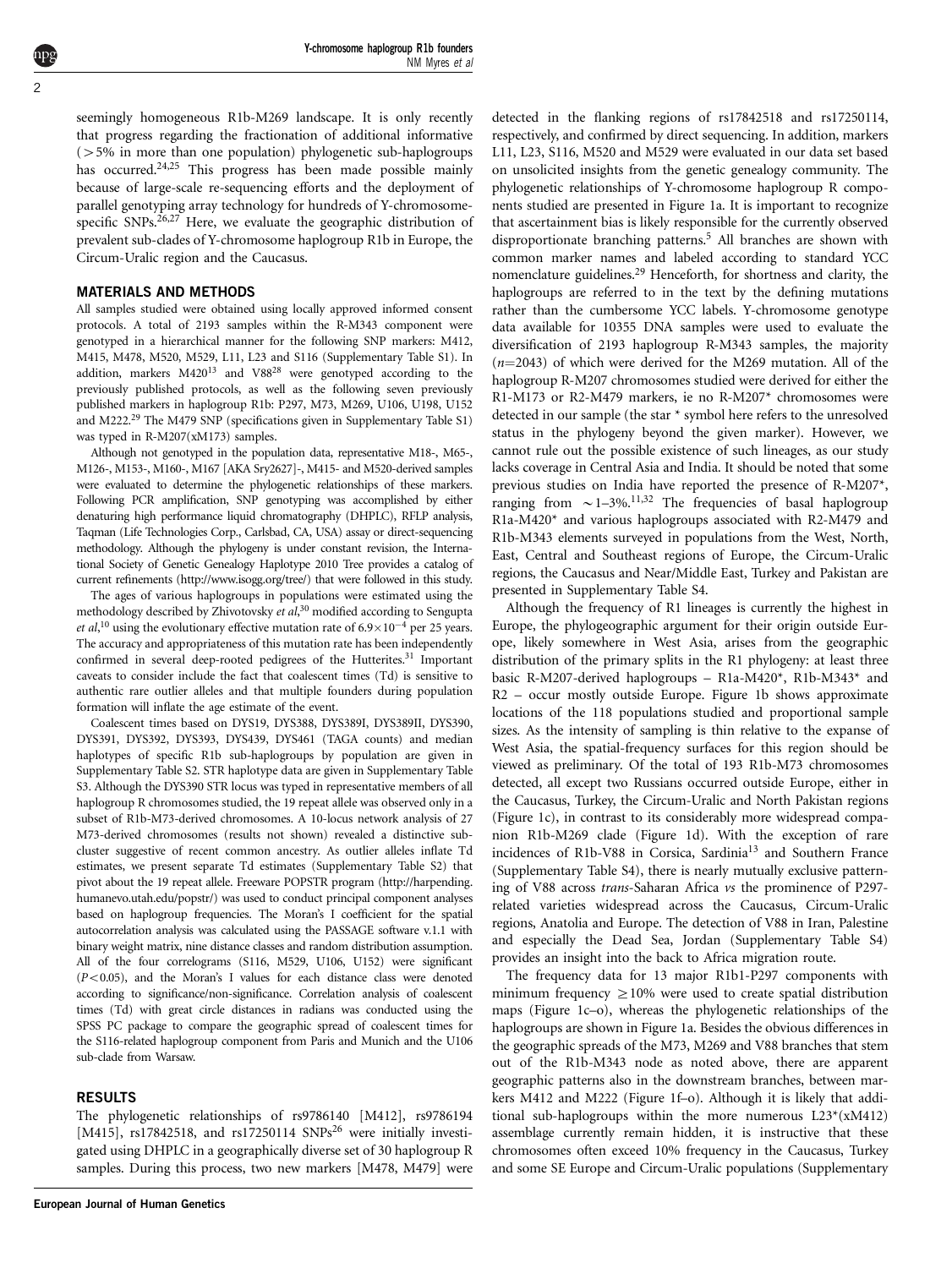<span id="page-2-0"></span>

Figure 1 (a) Phylogenetic relationships of haplogroup R binary polymorphisms studied. The names of six polymorphisms whose phylogenetic positions were determined in representative-derived samples, but not surveyed in the entire sample collection are indicated in *italics*. Dashed lines indicate basal haplogroup branches that were not observed. The YCC nomenclature labels reflect the exclusion of the P25 SNP from the phylogeny given its innate instability.<sup>[44](#page-6-0)</sup> The asterisk (\*) refers to the unresolved status of the phylogenetic haplogroups beyond the specified marker. (b) Approximate locations of the 118 studied populations appear as circles on the map that are proportional to sample sizes, the smallest  $n=9$  and the largest  $n=522$ . (c-o). Spatialfrequency distributions of haplogroup-frequency data. Each map was obtained by applying the frequencies from Supplementary Table S4 for 10355 individuals distributed in 118 population samples that are either new or updated to the present phylogenetic-resolution level from literature (references listed in the Supplementary Table 4) plus R-M269 data from Cruciani et  $a/13$  $a/13$  for North African points. Data concerning the strong U152 founder effect signal with identical haplotypes in Northern Bashkirs is excluded from the plots. The frequency data were converted to spatial-frequency maps using Surfer software (version 7, Golden software Inc., Cold Spring Harbor, NY, USA), following the Kriging procedure.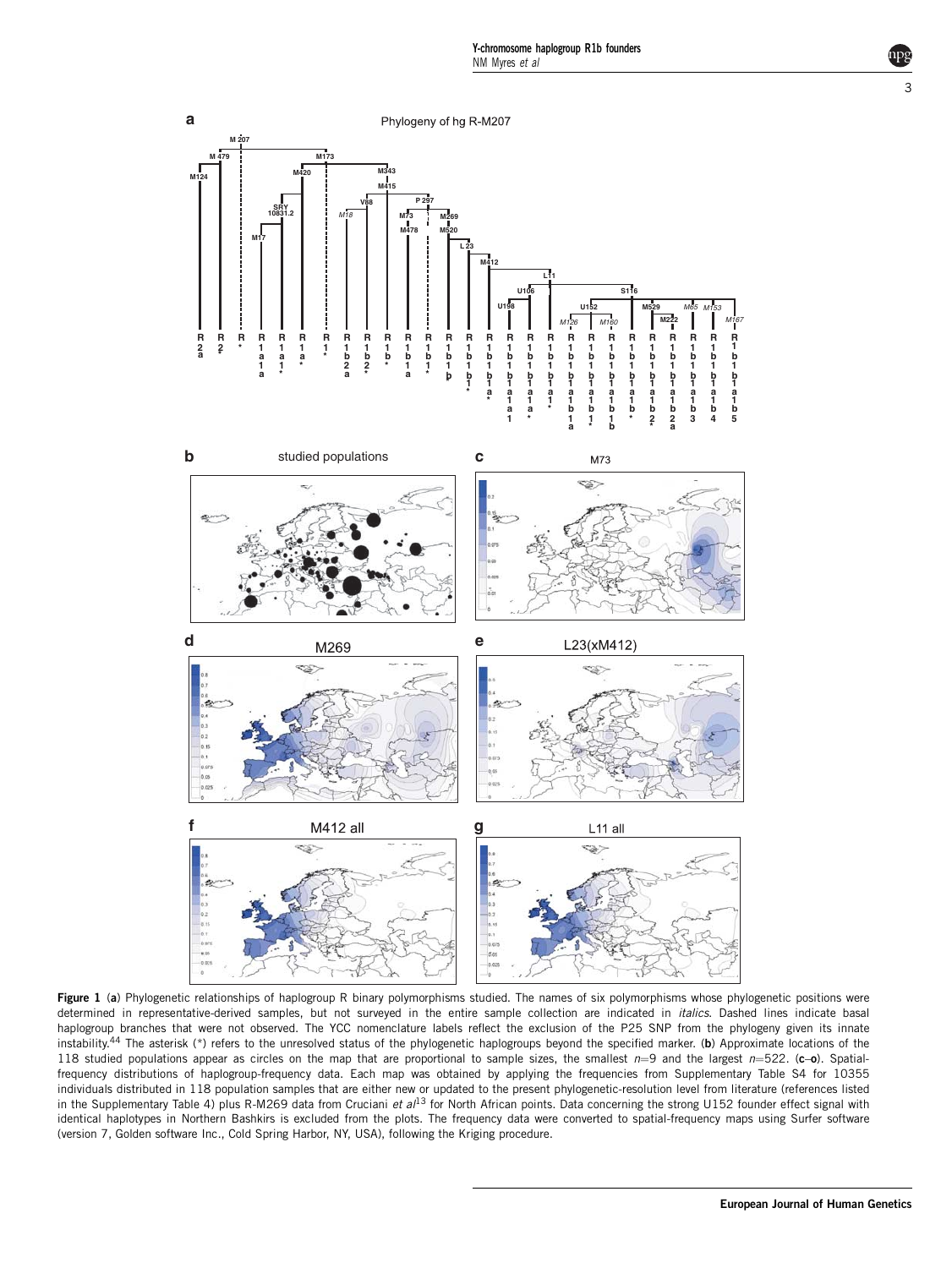

Figure 1 Continued.

Table S4; [Figure 1e](#page-2-0)), whereas conversely they typically display frequencies  $\leq$  5% in Western Europe (except for an instance of 27% in Switzerland's Upper Rhone Valley) in contrast to the prominent spread of derived M412 varieties in West Europe ([Figure 1f](#page-2-0)).

#### Major R1b Founder Effect in West Europe

R1b-M412 appears to be the most common Y-chromosome haplogroup in Western Europe ( $>70\%$ ), while being virtually absent in the Near East, the Caucasus and West Asia ([Figure 1f](#page-2-0)). Recent founder effects could explain why the M412-L11 assemblage of chromosomes is abundant and restricted to Western parts of Europe ([Figure 1f and g](#page-2-0)).

Examples of additional founder effects and subsequent demographic expansions are evident among the more prominent L11-related, S116 [\(Figure 1i\)](#page-2-0) and U106 [\(Figure 1k\)](#page-2-0) components that generally distribute West and East of the Rhine river basin,

respectively. Within the three major sub-haplogroups of the S116 assemblage further geographic localization is evident. Specifically, S116\* (xU152, M529) occurrence is maximal in Iberia ([Figure 1j](#page-2-0)), whereas the U152 branch is most frequent (20–44%) in Switzerland, Italy, France and Western Poland, with additional instances exceeding 15% in some regions of England and Germany [\(Figure 1l\)](#page-2-0). Last, the M529 clade is highest (25–50%) in England and Ireland ([Figure 1m and n](#page-2-0)), with the M222 sub-clade ([Figure 1o\)](#page-2-0) mainly restricted to Ireland.

#### Coalescent Times

As the methodology assumes one founder, the expansion times will be inflated if multiple founders or recurrent gene flows have occurred. Thus, these estimates should be viewed as the upper bounds of dispersal times. A total of 1029 chromosomes were included in the Y-STR-based coalescent analysis involving components of the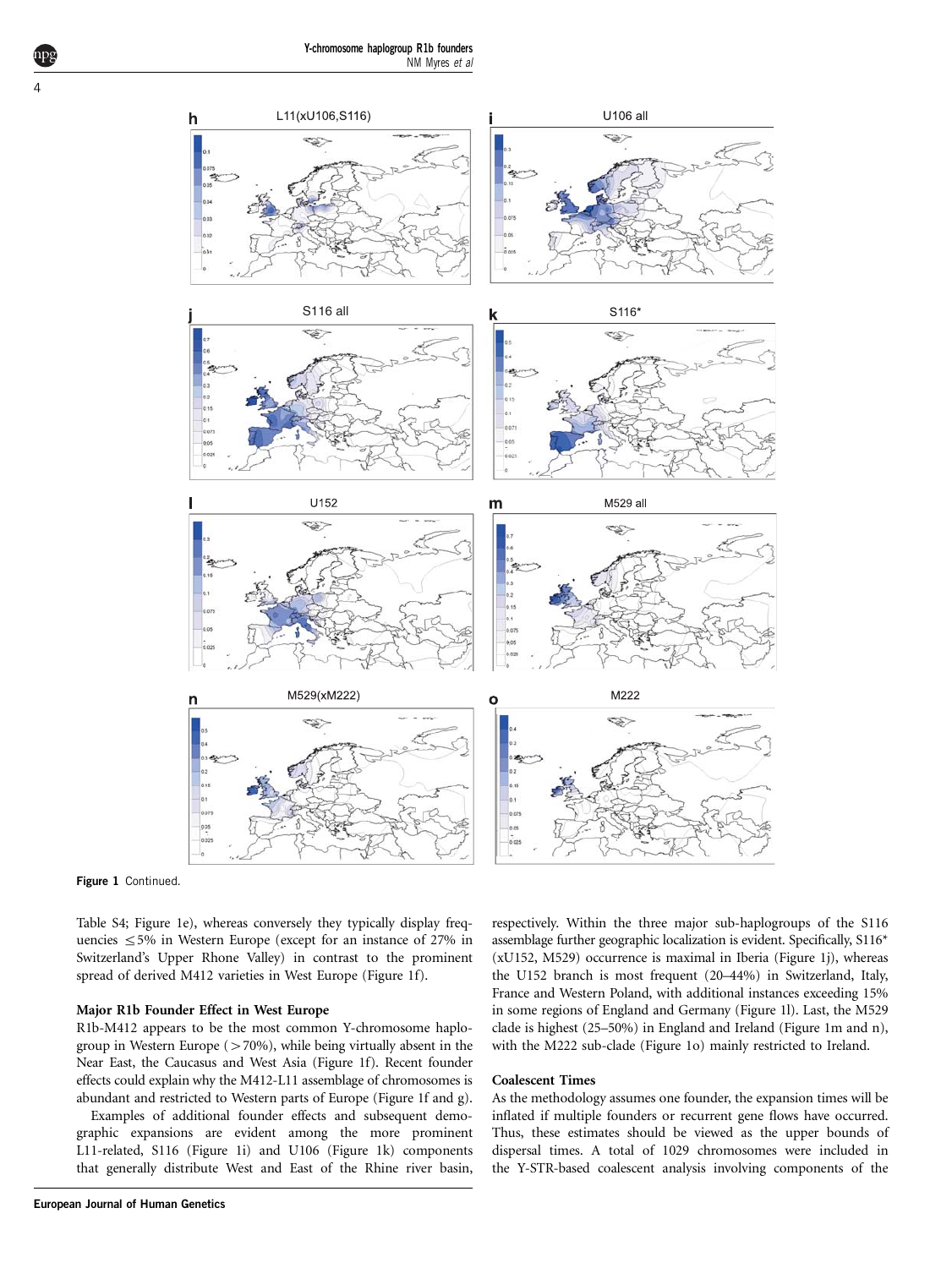<span id="page-4-0"></span>

Figure 2 Regression plots of coalescent times for S116 lineages vs distance from (a) Paris and (b) Munich. Population codes: France (fra); Germany (ger); England (eng); Switzerland (swz); Netherlands (net), Ireland (ire); Denmark (den); Italy (ita); Slovakia (slk); Sweden (swe); Greece (gre); Romania (rom); Poland (pol); Hungary (hun); Slovenia (slo).

R1b-M343-affiliated phylogeny. The coalescent estimate for the Y-STR network tree of 245 M269\*+L23(xM412) chromosomes is 10 270±1680 years Before Present (BP). This estimate approximates the median TMRCA dates (8.5–12.5k years) of M269 clade across Europe based on alternative demographic inference methodology.<sup>[33](#page-6-0)</sup> Our estimate of 8870±1708 years BP, based on 757 M412 chromosomes, suggests that the M412 lineage evolved in Europe soon after the arrival of a L23\* ancestor. The coalescent times for 11 sub-haplogroups averaged across populations in which the sample size was 5 are presented in Supplementary Table S2. Notable are the equivalent expansion times for all S116 ( $n=481$ ), Td=8630  $\pm$  1529 years BP and U106 ( $n=239$ ), Td 8742 ± 1551 years BP-related lineages.

Archeologically, there are two attested phases regarding the geographic spread of the Linearbandkeramik (LBK). The first phase extended to the upper Danube river near Munich. The second phase extended further to the Paris basin.<sup>34</sup> Furthermore, there is evidence of several post-LBK Neolithic expansions, ca 6000 years BP from the Paris basin region toward Northern Italy, Southern France and Iberia, characterized by the Chasseen horizon,<sup>[35,36](#page-6-0)</sup> as well as to England[.37](#page-6-0) We examined the geographic regional patterns of S116, U106, U152 and M529 haplogroups more quantitatively within particular distance classes by spatial autocorrelation analysis. All these four sub-clades displayed clinal distributions of frequency variation (Supplementary Figure 1).

We investigated the association of Td for the S116 assemblage with the great circle distance from both Paris and Munich and U106 from Warsaw both as representations of the transition to agriculture in the North-Central European plain. Figure 2a shows that S116 Td decreases with distance from Paris ( $r=-0.51$ ,  $P<0.025$ ,  $n=16$  one-tailed Pearson's) and Figure 2b with distance from Munich  $(r=-0.49,$  $P<0.05$ ,  $n=16$  one-tailed Pearson's). There was no significant correlation of U106 Td with distance from Warsaw  $(r=-0.40, \text{ns})$ . As Td estimates are sensitive to outliers, we also calculated the correlations between the mean Y-STR variance at distances from Paris and Munich. Both correlations remained significant. It is important to recognize that we used regression analyses to identify the approximate geographic source of S116 diversity as it spreads outward and not to chronologically date the spreading events as multiple S116 lineages were likely involved.

We conducted principal components analysis to investigate affinities of haplogroup R1b fractions among different populations based on the frequency distributions of M269\*, L23, M412\*, L11\*, U106, S116\*, U152 and M529 with respect to total M269. [Figure 3a](#page-5-0) shows the contributions of the sub-haplogroups to the first two principal components. The first principal component separates L23 from M412 and its sub-clades, whereas the second differentiates the sub-haplogroups within M412. [Figure 3b](#page-5-0) shows Western Europeans clustering in an approximately congruent manner with geography (according to the frequencies of M412 sub-clades) on the left, with Central and Eastern Europeans in the middle and a group of populations from the Balkans, Turkey, the Caucasus and the Circum-Uralic region on the right, separated by a high frequency of L23.

#### **DISCUSSION**

The initial arrival of farmers from Southwest Asia to the present-day Greece occurred ca 9000 years BP.[38](#page-6-0) Outside of Southeast Europe, two episodes of early farming are attested archeologically.<sup>[39](#page-6-0)</sup> The first involved a maritime colonization of Crete ca 9000 years BP and Southern Italy ca 8000 years BP and subsequently spread to coastal Mediterranean France and Spain, as exemplified by impressed/cardial pottery. The second involved a migration to Central Europe, from Hungary to France, characterized by LBK (ca 7500 years BP). Within a 3k-year period, the agricultural economy spread across Europe, terminating in Britain and Scandinavia  $\sim$  6000 years BP.<sup>39</sup>

This study has evaluated the spatial and temporal distributions of sub-clades of Y-chromosome haplogroup R1b-M269 in Europe, the Near East, the Circum-Uralic region and the Caucasus, revealing the major M412-defined phylogenetic dichotomy between the Central/ Western Europe and more easterly distributed representatives ([Figure](#page-2-0) [1e and f,](#page-2-0) respectively). In addition, several additional sub-haplogroup varieties, especially those in Central and Western Europe, display patterns with geographic locality ([Figure 1g–o\)](#page-2-0) and clinality (Supplementary Figure 1). The enhanced resolution of M412-related lineages permits a finer-grained view of the proposal that R1b-M269 coincides with the arrival and spread of farming into Europe. A recent analysis of 9 Y-STR loci associated with 840 R1b chromosomes resolved just to the level of M269 concluded that all such chromosomes in Europe reflect a recent genetic heritage that was uniformly introduced by exogenous farmers migrating from Western Anatolia.<sup>[23](#page-6-0)</sup> Our highresolution SNP genotype results show that the majority of Central and Western European haplogroups relate to common M412 founders whose sub-clades display phylogeographic and temporal patterns consistent with allele surfing at the periphery of expansions.[40,41](#page-6-0) Opportunities for the establishment of new varieties on a regional basis would be enhanced if preexisting population densities were not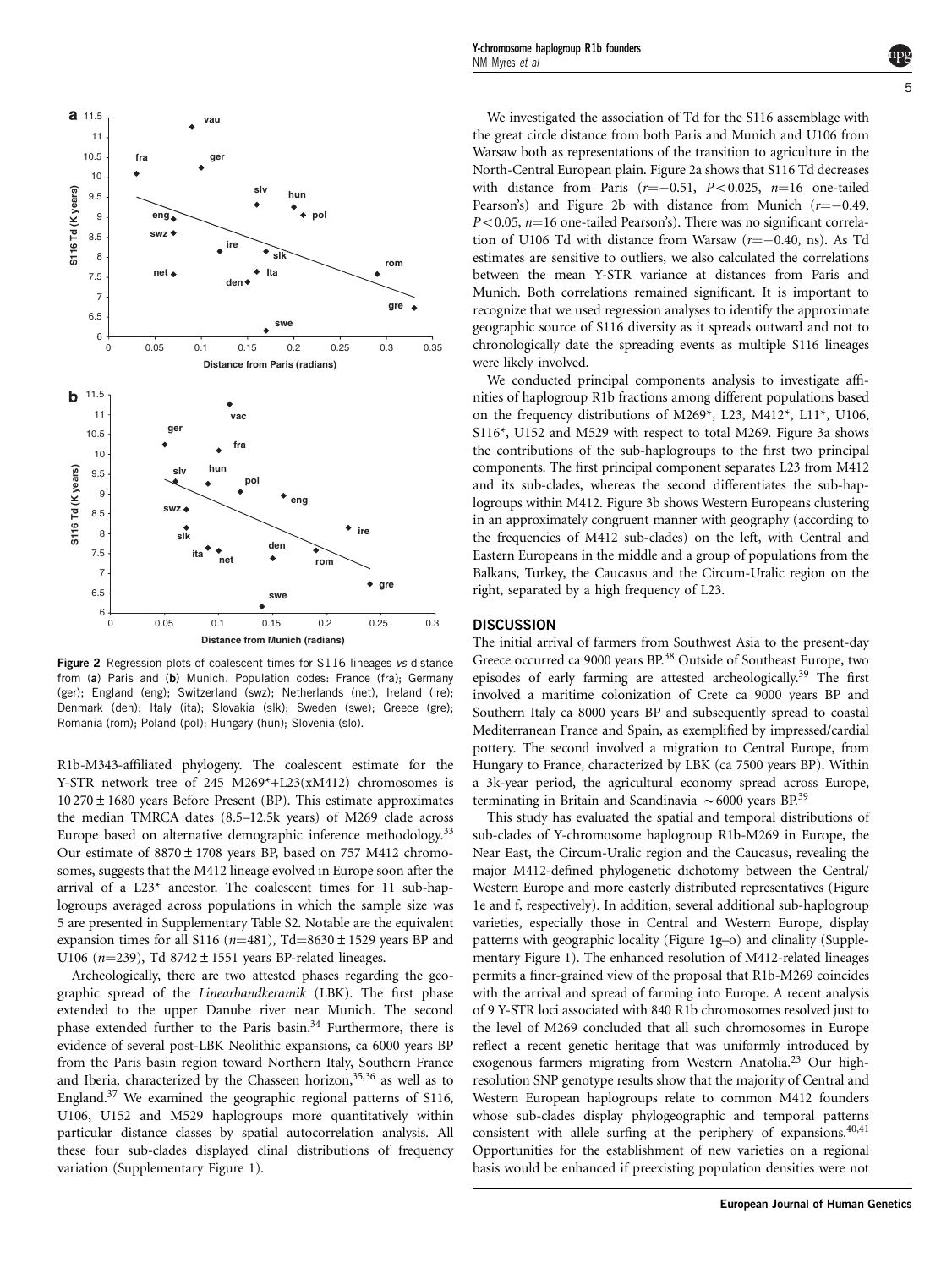<span id="page-5-0"></span>

Figure 3 Principal component analysis by haplogroup R1b sub-clades: (a) M269\*, L23, M412\*, L11\*, U106, S116\*, U152 and M529 sub-haplogroups with respect to total M269, and (b) by collapsing the 118 populations into 34 regionally defined populations. We excluded populations when the total R1b frequency was <5% or the count was less than  $n=5$ . Population codes: Austria (AUT); Belarus (BLR); Crete (CRE); Croatia (CRO); Czech Republic (CZE); Denmark (DNK); England (ENG); Estonia (EST); France (FRA); Germany (GER); Greece (GRC); Hungary (HUN); Ireland (IRL); Italy (ITA); Komis from Perm Oblast, Russia (KOM); Kosovo (KOS); Northeast Caucasus (NEC); Netherlands (NLD); Poland (POL); Portugal (PRT); Romania (ROM); Russians from Russia (RUS); Serbia (SER); Southern Bashkirs from Bashkortostan, Russia (SB); Southeastern Bashkirs from Bashkortostan, Russia (SEB); Southwestern Bashkirs from Bashkortostan, Russia (SWB); Slovakia (SVK); Slovenia (SVN); South Sweden (SSW); Spain (ESP); Switzerland (SWI); Tatars from Russia (TAT); Turkey (TUR); Ukraine (UKR).

excessive. Estimates of population densities in the early Neolithic suggest that they were low, 0.6 per square kilometer.<sup>42</sup> Such low population densities would have helped to promote founder effects such as those seen for the more prominent L11-related, S116 [\(Figure 1j\)](#page-2-0) and U106 [\(Figure 1i\)](#page-2-0) components and their respective sub-haplogroups. This is shown in part as the inversely related decreasing expansion times of S116-related haplogroups with increased distance from high-diversity areas coincident with the establishment of the early Danubian Neolithic LBK horizon in Europe [\(Figure 2a and b\)](#page-4-0).

Our results implicate complexity in the post-glacial formation and expansion of populations in Europe during the past ca 10 000 years.

The narrow temporal window between potential expansions by Mesolithic foragers at the onset of the Holocene (10k years ago) and pioneer farmers from the Near East during the early Neolithic into Central Europe (7.5k years ago) is exceedingly difficult to discern with genetic tools[.22](#page-6-0) Thus, invoking the pronounced transformation of the pre-Neolithic European gene pool by intrusive pioneer farmers from the Near East must be viewed cautiously especially when such an argument is based on just a single incompletely resolved haplogroup. Although the transition to agriculture was a pivotal event in human history, the spread of specific haplogroups can occur in more than one migration event. Evidence of trade networks based on the exchange of